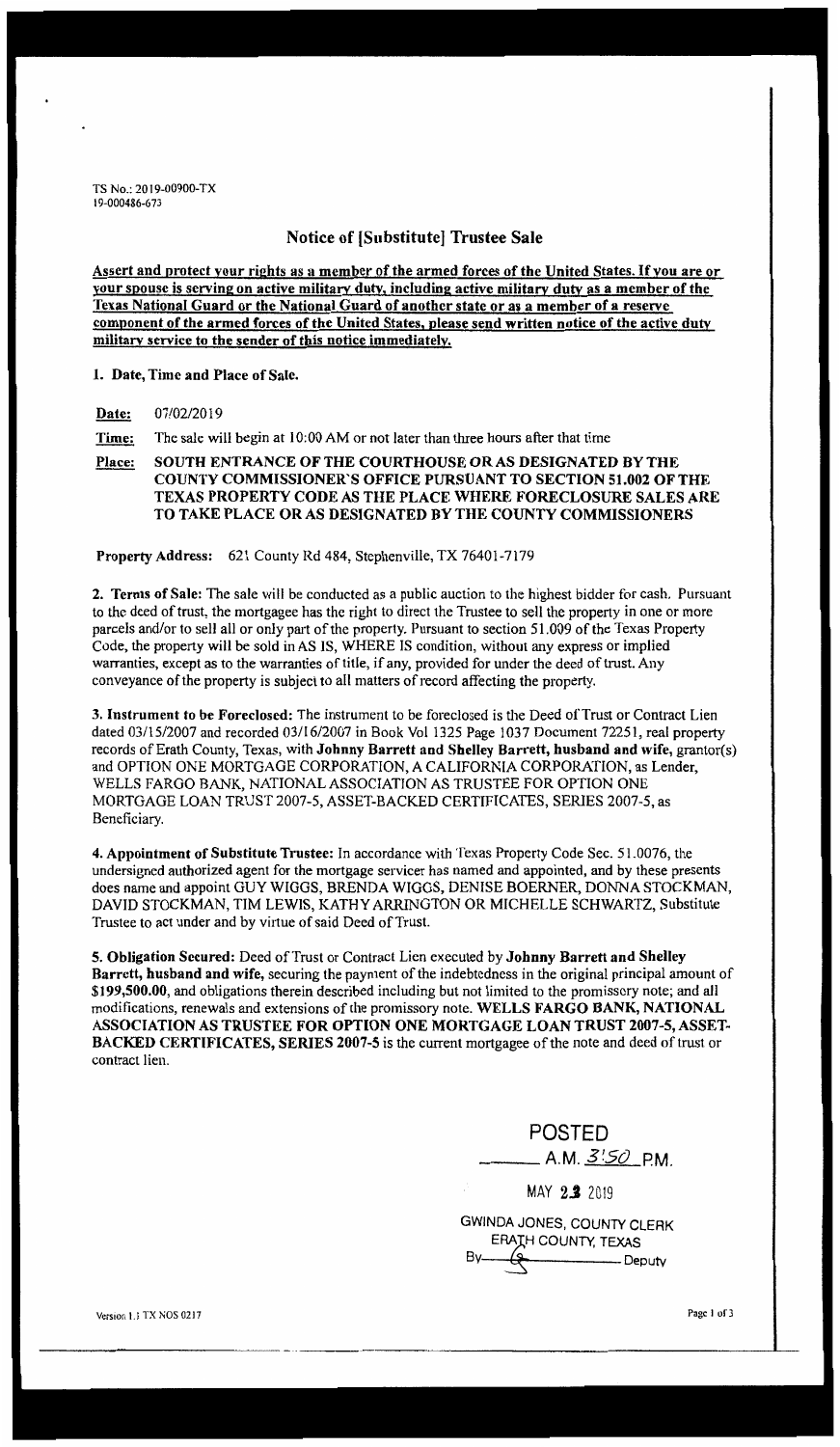TS No.: 2019-00900-TX 19-000486-6 73

## **Notice of [Substitute) Trustee Sale**

**6. Default:** A default has occurred in the payment of indebtedness, and the same is now wholly due, and the owner and holder has requested to sell said property to satisfy said indebtedness.

7. **Property to be sold:** The property to be sold is described as follows:

**A TRACT OF LAND SITUATED IN THE M.J. JAMIE SURVEY, ABSTRACT NO. 434, ERATH COUNTY, TEXAS, BEING THAT SAME TRACT OF LAND DESCRIBED IN THE DEED TO JAMES H. GRYDER ET UX, SARAH P. GRYDER, RECORDED IN VOLUME 561, PAGE 282, DEED RECORDS, ERATH COUNTY, TEXAS, BEING MORE PARTICULARLY DESCRIBED BY METES AND BOUNDS AS FOLLOWS:** 

**BEGINNING AT A 3/8" REBAR ROD FOUND (CONTROL MONUMENT) IN THE NORTHEAST LINE OF COUNTY ROAD NO. 484 FOR THE SOUTH CORNER OF SAID GRYDER TRACT, SAME BEING THE WEST CORNER OF A TRACT OF LAND DESCRIBED IN THE DEED TO CAME. EMMONS, RECORDED IN VOLUME 932, PAGE 749, DEED RECORDS, ERATH COUNTY, TEXAS;** 

**THENCE N.30°23'00"W., (BASE BEARING PER DEED IN VOLUME 561, PAGE 282, DEED RECORDS, ERATH COUNTY, TEXAS), 250.11 FEET ALONG THE NORTHEAST LINE OF SAID COUNTY ROAD NO. 484 TO A** 1/2" **SQUARE SPIKE FOUND (CONTROL MONUMENT) FOR THE WEST CORNER OF SAID GRYDER TRACT, SAME BEING THE SOUTH CORNER OF A TRACT OF LAND DESCRIBED IN THE DEED TO CHAD MILLER AND MARCIE MILLER, RECORDED IN VOLUME 982, PAGE 269, DEED RECORDS, ERATH COUNTY, TEXAS;** 

**THENCE N.59°39'32"E., 555.32 FEET ALONG THE COMMON LINE BETWEEN SAID GRYDER TRACT AND SAID MILLER TRACT TO A FENCE CORNER POST IN THE SOUTHWEST LINE OF A TRACT OF LAND DESCRIBED IN THE DEED TO CHRIESTEL URSLA KINDRED, RECORDED IN VOLUME 786, PAGE 249, DEED RECORDS, ERATH COUNTY, TEXAS, FOR THE NORTH CORNER OF SAID GRYDER TRACT, SOME BEING THE EAST CORNER OF SAID MILLER TRACT;** 

**THENCE S.28°34'12"E., 146.12 FEET ALONG THE COMMON LINE BETWEEN SAID GRYDER TRACT AND SAID KINDRED TRACT TO A 3/8" REBAR ROD FOUND FOR THE SOUTH CORNER OF SAID KINDRED TRACT, SAME BEING MOST SOUTHERLY WEST CORNER OF A TRACT OF LAND DESCRIBED IN THE DEED TO GARY CROW AND WIFE, VERNELL B. CROW, RECORDED** IN **VOLUME 1088, PAGE 311, DEED RECORDS, ERATH COUNTY, TEXAS;** 

**THENCE S.29°36'51" E., 104.16 FEET ALONG THE COMMON LINE BETWEEN SAID GRYDER TRACT AND SAID CROW TRACT TO A 1/2" SQUARE SPIKE FOUND FOR THE EAST CORNER OF SAID GRYDER TRACT, SAME BEING THE NORTH CORNER OF SAID EMMONS TRACT;THENCE S.59°40'07"W., 549.30 FEET ALONG THE COMMON LINE BETWEEN SAID GRYDER TRACT AND SAID EMMONS TRACT TO THE POINT OF BEGINNING AND CONTAINING 3.17 ACRES OF LAND, MORE OR LESS.** 

**8. Mortgage Servicer Information:** The Mortgage Servicer is authorized to represent the Mortgagee by virtue of a servicing agreement with the Mortgagee. Pursuant to the Servicing Agreement and Texas Property Code § 51.0025, the Mortgage Servicer is authorized to collect the debt and to administer any resulting foreclosure of the lien securing the property referenced above. **Ocwen Loan Servicing, LLC,** *as*  Mortgage Servicer, is representing the current mortgagee, whose address is:

**C/0 Ocwen Loan Servicing, LLC 1661 Worthington Rd., Suite 100 West Palm Beach, FL 33409 Phone: 1-800-746-2936**